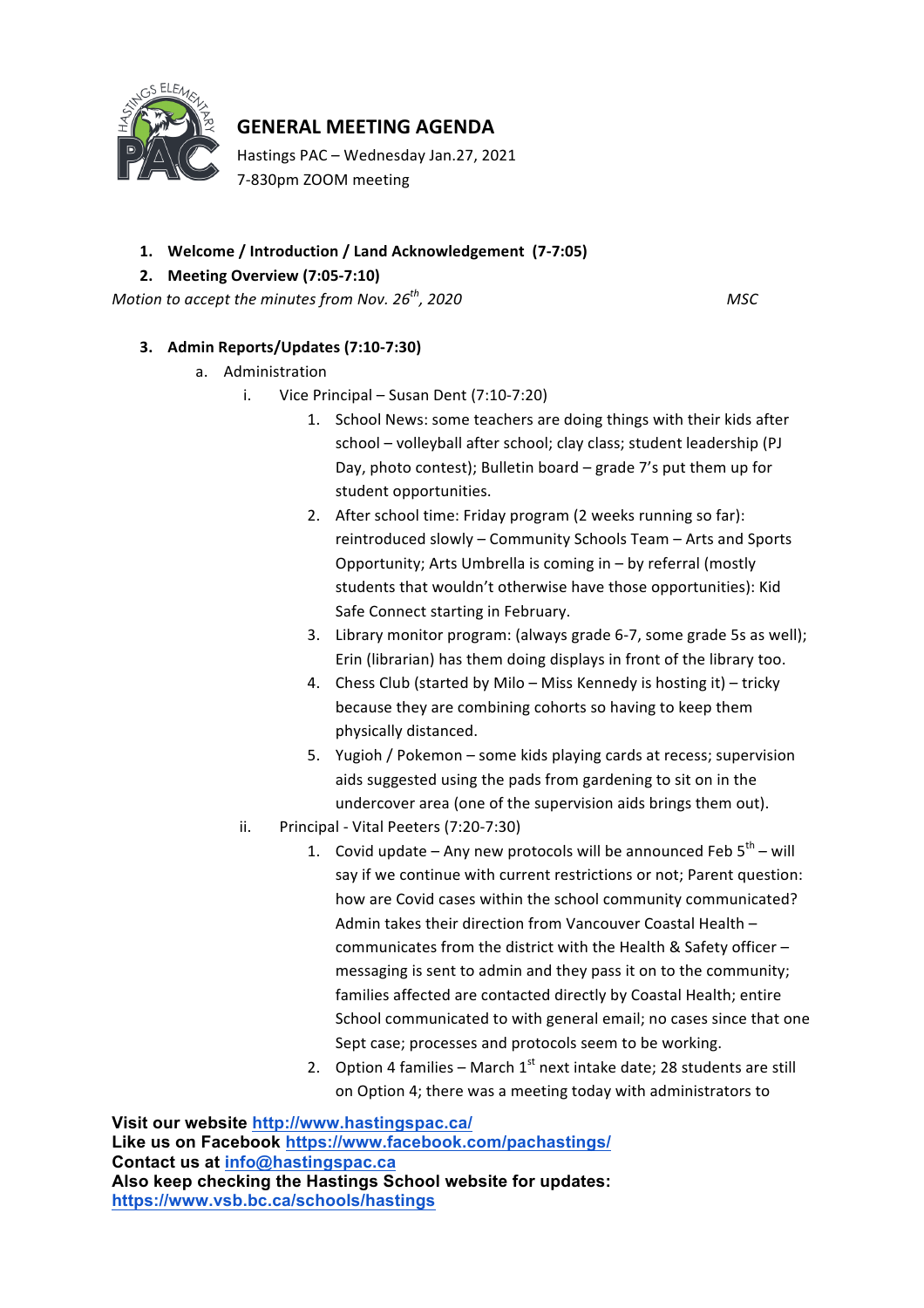discuss what's been working / what hasn't; families are reminded that it's a transition program and not a home learning program.

- 3. School / Class photo plan continuing to be postponed; Edge Photo is our company (smaller company broke off from Mountain West);  $t$ entative dates in February – will hold only if no new Covid restrictions.
- 4. Staffing updates: recently Christine Gagnon resigned; have found a replacement for Mon-Wed - Katie Fabien; currently she is covering Thurs-Fri at a different school; Colleen Brady – assigned to take on Christine's position permanently in Sept 2021, but she is currently covering a leave for Sarah Div.4; no teachers available yet to take Thurs/Fri, but a permanent sub is available in the short-term; Have a hired Giuillaume Robidoux as the new full-time librarian, which is designated as a French position, starting Sept (Erin doesn't speak French); One of our support workers is also leaving; Jacqueline (Miss Niki's replacement) staying until end of the year.
- 4. **Guest Speaker** Laura Jane City of Vancouver School Streets Presentation (7:30-7:50)

Laura Jane is Stakeholder and Promotions Lead – Encouragement Programming for Active Travel; part of the Vancouver Climate Emergency Action Plan; Concept is to close Franklin street to vehicular traffic 30 minutes before morning drop-off and after school, to encourage a safer drop-off with pedestrian/car-free zone. Idea is to pilot 2-3 schools this spring (Hastings being one of them); good time to launch is right after Spring Break – would start promoting a month before; banner, letters to parents; provide the road barricades; parent volunteers would put them out; asking for one person from the PAC as the liaison / team lead / volunteer coordinator; the pilot project provides a small grant  $(5500)$  to school – could possibly be used for scooter racks eg.? Reductions in vehicle use around the school.

Questions: How would this reduce traffic as opposed to displacing the traffic? A: The barricaded street makes it safer to walk or bike to school so encourage kids to walk or bike; their studies have shown that reducing the amount the road space reduces the traffic; for some families driving a short distance  $-$  maybe don't need to?

Parent comment: Construction in and around London Drugs Parking lot-whole block / parking lot will be undergoing construction, so need to take that into consideration.

Parent comment: As long as you aren't making it harder for those families that have to drive; Laura says the program should actually reduce the traffic so for those who have to drive, makes it better. Vital suggested one idea being floated - drop off point near the school and walking school bus in. Parent question: Curious how they plan to monitor the data? – have you been collecting the data from then until now? They are hiring an external consultant to start end of Feb; will monitor air quality, Number of cars, who's walking, traffic, etc.

Question: How may volunteers? Consistent volunteers are best (2 in the morning; 2 in the afternoon); 

What is expected of the volunteers? Take out the barricades / signs; stand beside the signs; if people have questions, answer them.

**Visit our website http://www.hastingspac.ca/ Like us on Facebook https://www.facebook.com/pachastings/ Contact us at info@hastingspac.ca Also keep checking the Hastings School website for updates: https://www.vsb.bc.ca/schools/hastings**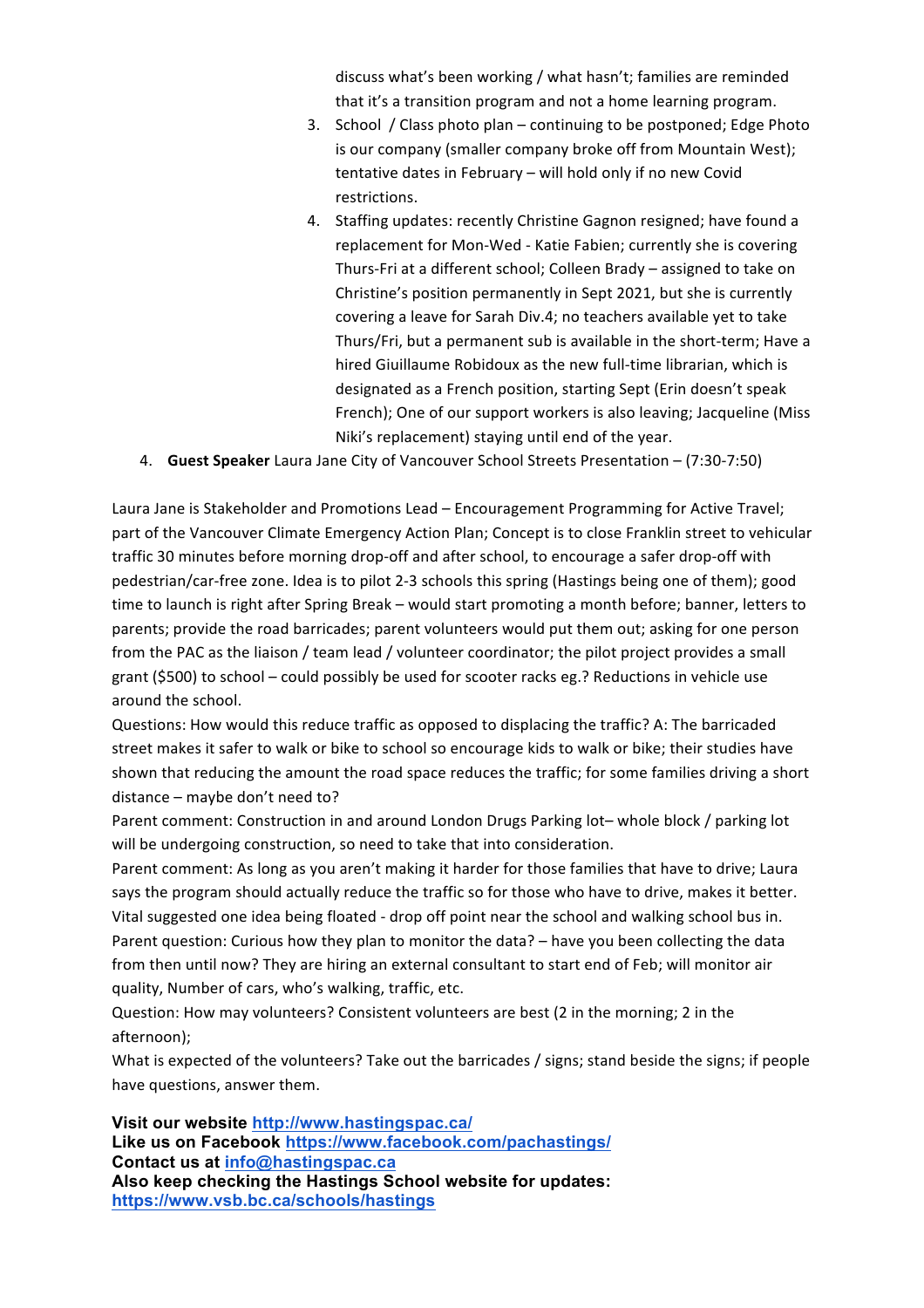Time frame: after Spring break till end of school year (3 months) – looks at data; adjust if necessary; decide if move forward to fall?

Comment: no one is supposed to park during school hours around the school and it gets ignored? Will this be different? Because the signage and the barricades are more obvious than the no parking signs, it gets better adherence.

PAC Chair proposes having parents / stakeholders who want to be involved in the planning phase please email the PAC at info@hastingspac.ca to arrange a meeting with Laura Jane; in the next week would be great, as would like to determine next steps fairly quickly.

- a. Treasurer report make a motion to pass the funding for woodworking kits (Mme Ciara; Mme Marion – grade 6) STEM project; requested  $$300 / class ($600 total);$ would come out of operating budget; Vital is questioning why they are not going through the finance committee? These teachers are directed to go through them or reach out to admin instead of going directly to the PAC, as there are available funds for this type of project that should be used first.
- b. Sub-committees: (7:50-8:10pm)
	- i. Speaker series: Volume 2 Focus on Mental Health during Covid; Coming up Thursday Feb.11<sup>th</sup> through Eventbrite. Acton item: Marcie to send to Vital the link and the calendar update.
	- ii. Anti racism update Resources being compiled by HARC; Black Shirt Day went well / lots of participating; come join us for the next meeting! March 1<sup>st</sup> tentatively.
	- iii. Teacher appreciation report:
- c. Teacher Rep Mme. Natacha Corrie  $(8:10-8:25)$  grade 4 FI (at Hastings for 22 years!)
	- i. How are teachers doing? Generally going really well; personally happy to be at work; kids happy to be at school / see their friends; feel lucky that we can still connect with their colleagues in some way.
	- ii. Re FSA and the amount of time it takes to administer the test: Nothing has been taken off their plate; 6 hours worth of testing; some of the multiple choice is online; in theory if the school shows poor performance, school should get more resources for support; used by right-wing think tank; ranking schools / private schools actually practice the test so that their performance rank them higher / gets more customers; French students who only start English subjects in grade 4 have to take the test in english; students get the results – written booklet back with annotations from the marker.
	- iii. Reduced instruction time due to Covid line ups and handwashing; Susan explained that teachers need to come up with a system to multi-task perhaps a video or read-aloud while lining up; learning different skills; attendance overall better  $-$  very little absenteeism; Eating lunch in the  $classroom$  – has reduced anxiety and time with smaller group – unintended benefits of Covid.
- d. Chair Report Jacqueline Shaben (8:25:8:35pm)